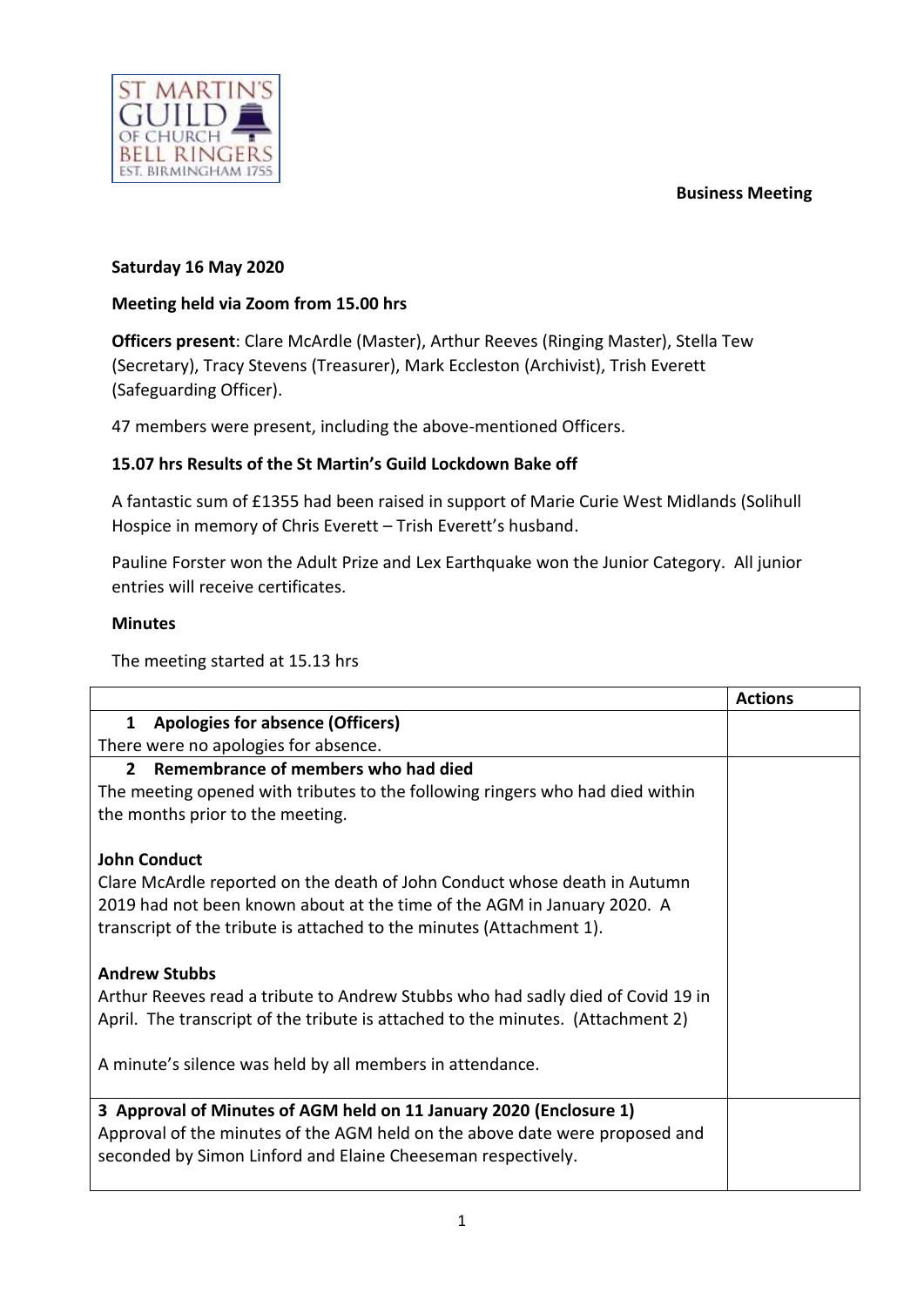| <b>4 Matters Arising</b> |                                                                                                                                                     |             |  |  |  |
|--------------------------|-----------------------------------------------------------------------------------------------------------------------------------------------------|-------------|--|--|--|
| i)                       |                                                                                                                                                     |             |  |  |  |
|                          | Richard Jones had provided an update to Clare McArdle. The work to                                                                                  |             |  |  |  |
|                          | commemorate the 1819 peal at Shifnal and St Martin's Guild role in                                                                                  |             |  |  |  |
|                          | performing this, was now in the hands of the conservator and                                                                                        |             |  |  |  |
|                          | scheduled for completion by September 2020, following which the                                                                                     |             |  |  |  |
|                          | board will be hung.                                                                                                                                 |             |  |  |  |
|                          | Thanks to all who have kindly made contributions to make this                                                                                       |             |  |  |  |
|                          | conservation work possible.                                                                                                                         |             |  |  |  |
|                          | ii)<br><b>Bell Restoration Fund rules</b>                                                                                                           |             |  |  |  |
|                          | This would be covered under Item 5 of the agenda (item 6iii below).                                                                                 |             |  |  |  |
|                          | 5 Standing Committee Report (Enclosure 2)                                                                                                           |             |  |  |  |
|                          | The above report had been circulated for information as Enclosure 2 with the                                                                        |             |  |  |  |
|                          | agenda. No queries were raised by members on the content.                                                                                           |             |  |  |  |
|                          |                                                                                                                                                     |             |  |  |  |
|                          | <b>6 Bell Restoration Fund</b>                                                                                                                      |             |  |  |  |
| i)                       | <b>Update</b>                                                                                                                                       |             |  |  |  |
|                          | Tracy Stevens gave a brief verbal report on the key issues covered in the<br>Treasurer's section of the Standing Committee Report (Enclosure 2).    |             |  |  |  |
|                          |                                                                                                                                                     |             |  |  |  |
|                          | Significant growth of £23,234 had occurred with funds bolstered by an                                                                               |             |  |  |  |
|                          | £11,000 gift from Castle Bromwich from the remaining funds in their Bell                                                                            |             |  |  |  |
|                          |                                                                                                                                                     |             |  |  |  |
|                          | Restoration Project Charity. This was given 'in recognition of the invaluable<br>support that the Guild and its members have given to the project.' |             |  |  |  |
|                          |                                                                                                                                                     |             |  |  |  |
|                          | A grant of £400 had been provided to Aston (agreed by Andrew Stubbs)                                                                                |             |  |  |  |
|                          | towards essential maintenance in advance of the Aston Eliminator for the 12                                                                         |             |  |  |  |
|                          | Bell Contest - the contest had subsequently been cancelled due to Covid-19                                                                          |             |  |  |  |
|                          | lockdown.                                                                                                                                           |             |  |  |  |
|                          |                                                                                                                                                     |             |  |  |  |
|                          | Support to Coleshill was outstanding for the installation of a rope guide. John                                                                     | John Rogers |  |  |  |
|                          | Rogers indicated that this work was unfortunately at a standstill as a result of                                                                    |             |  |  |  |
|                          | lockdown and the Vicar was also considering options such as raising the floor.                                                                      |             |  |  |  |
|                          | Tracy advised John to contact the Standing Committee to progress this at the                                                                        |             |  |  |  |
|                          | appropriate time in the future.                                                                                                                     |             |  |  |  |
|                          |                                                                                                                                                     |             |  |  |  |
|                          | Simon Linford reported that the Central Council (CCCBR) was planning to                                                                             |             |  |  |  |
|                          | encourage any work that could take place at this time in order to support the                                                                       |             |  |  |  |
|                          | bell foundry and hanging industry as millions was tied up by lockdown within<br>this sector at present.                                             |             |  |  |  |
|                          |                                                                                                                                                     |             |  |  |  |
|                          | ii)<br><b>Appointment of new BRF Trustee</b>                                                                                                        |             |  |  |  |
|                          | As a result of Andrew Stubbs' death, there was now a vacancy for the role of                                                                        |             |  |  |  |
|                          | BRF Trustee. This Trustee plays a key part in considering the issues referred                                                                       |             |  |  |  |
|                          |                                                                                                                                                     |             |  |  |  |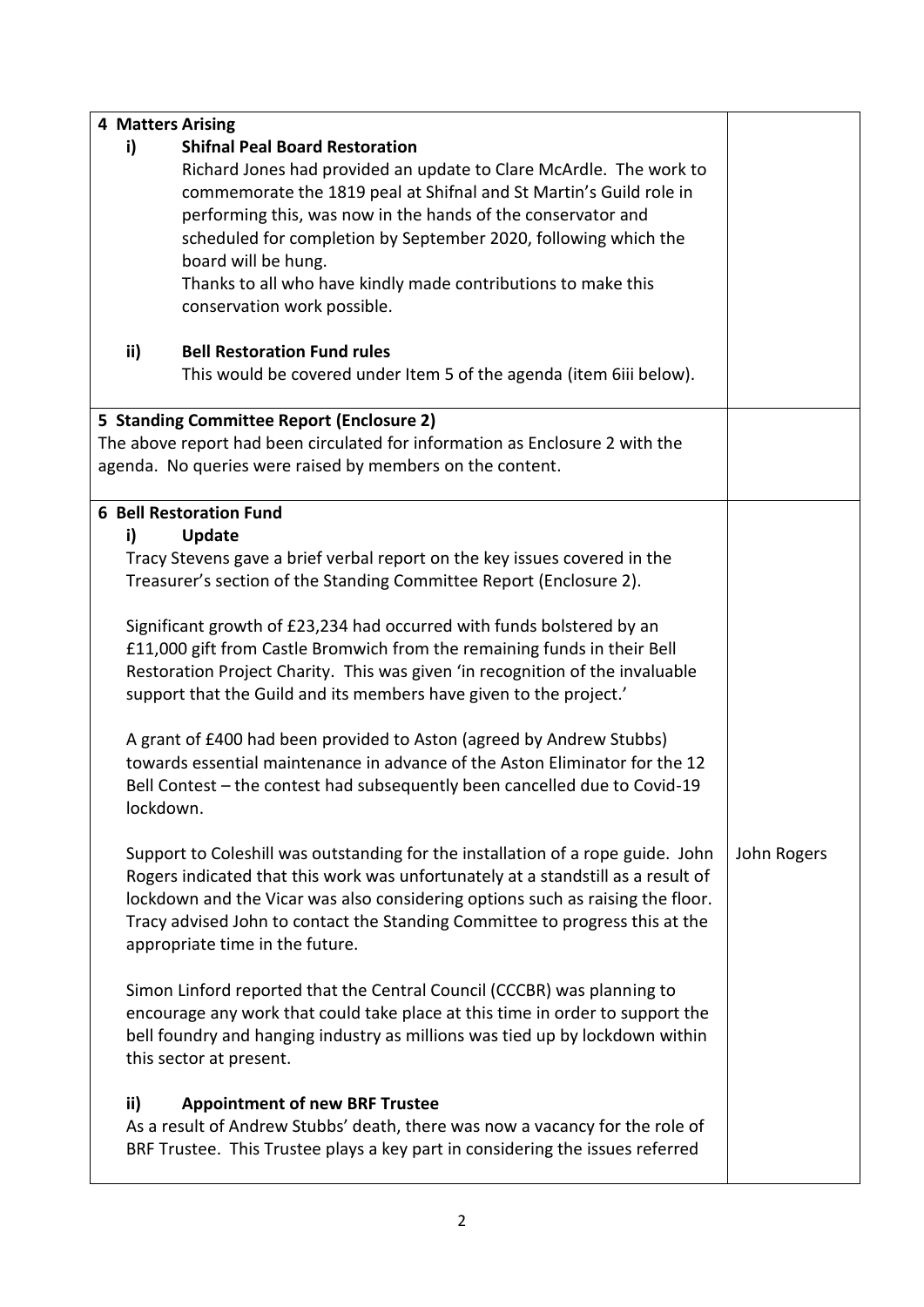| to them after initial consideration by the Standing Committee. Clare McArdle<br>and Tracy Stevens are currently the two remaining Trustees. |                       |                                                                                |                                    |                 |  |
|---------------------------------------------------------------------------------------------------------------------------------------------|-----------------------|--------------------------------------------------------------------------------|------------------------------------|-----------------|--|
| Rule 3.4 of the Guild rules states that officer nomination/election can only<br>take place 6 weeks before the next AGM in January 2021.     |                       |                                                                                |                                    |                 |  |
|                                                                                                                                             |                       | In this interim period, it was proposed that Tony Daw fill the role. Tony is a |                                    |                 |  |
|                                                                                                                                             |                       | longstanding Guild member, is Tower Keeper at St Paul's and is willing to      |                                    |                 |  |
| undertake the interim Trustee role until the AGM.                                                                                           |                       |                                                                                |                                    | <b>Tony Daw</b> |  |
| This proposal was agreed by those present.                                                                                                  |                       |                                                                                |                                    |                 |  |
| iii)<br><b>BRF</b> rules                                                                                                                    |                       |                                                                                |                                    |                 |  |
|                                                                                                                                             |                       | Following agreed BRF rule changes at the 11 January AGM, Andrew Stubbs         |                                    |                 |  |
|                                                                                                                                             |                       | and Simon Linford had exchanged correspondence in relation to some final       |                                    |                 |  |
| tidying of Section 2 of the BRF rules.                                                                                                      |                       |                                                                                |                                    | Simon Linford/  |  |
|                                                                                                                                             |                       | Clare McArdle requested that Simon Linford and Tony Daw undertake to           |                                    | <b>Tony Daw</b> |  |
|                                                                                                                                             |                       | complete this work and report back to the next AGM, bringing forward any       |                                    |                 |  |
| rule changes if required.                                                                                                                   |                       |                                                                                |                                    |                 |  |
| <b>7 Approval of New Members</b>                                                                                                            |                       |                                                                                |                                    |                 |  |
| Stella Tew ran through the nominations for 9 new members - 7 full members and                                                               |                       |                                                                                |                                    |                 |  |
| 2 associate members, some of whom were present at the meeting. Information                                                                  |                       |                                                                                |                                    |                 |  |
|                                                                                                                                             |                       |                                                                                |                                    |                 |  |
| had kindly been provided on each nominee by their proposer and seconder.                                                                    |                       |                                                                                |                                    |                 |  |
| <b>Member</b>                                                                                                                               | <b>Tower</b>          | Proposer                                                                       | Seconder                           |                 |  |
| <b>Heather Griffiths</b>                                                                                                                    | Lichfield             | Jon Townsend                                                                   | Phil Ramsbottom                    |                 |  |
| Thomas Healy -Associate                                                                                                                     | Aldridge              | Clare McArdle                                                                  | <b>Arthur Reeves</b>               |                 |  |
| Matthew Healy-Associate                                                                                                                     | Aldridge              | Clare McArdle                                                                  | <b>Arthur Reeves</b>               |                 |  |
| David Pipe<br>Katherine Price-Feraud                                                                                                        | Cambridge<br>Solihull | Stephanie Warboys<br>Sandra Cooper                                             | Alistair Cherry<br>Malcolm Paulson |                 |  |
| Chris Shaw                                                                                                                                  | Fairwarp, E Sussex    | Stephanie Warboys                                                              | Alistair Cherry                    |                 |  |
| Michael Shaw                                                                                                                                | Fairwarp, E Sussex    | <b>Stephanie Warboys</b>                                                       | Alistair Cherry                    |                 |  |
| Gillian Stead                                                                                                                               | Solihull              | Malcolm Paulson                                                                | Sandra Cooper                      |                 |  |
| Jimmy Yeoman                                                                                                                                | Exning                | Stephanie Warboys                                                              | Alistair Cherry                    |                 |  |
|                                                                                                                                             |                       |                                                                                |                                    |                 |  |
| All nominees were approved and certificates and badges will be provided in due                                                              |                       |                                                                                |                                    |                 |  |
| course to welcome these as new members to the Guild.                                                                                        |                       |                                                                                |                                    | Stella Tew      |  |
| 8 Future Events                                                                                                                             |                       |                                                                                |                                    |                 |  |
|                                                                                                                                             |                       |                                                                                |                                    |                 |  |
| Arthur Reeves gave an update on the twice weekly programme of online theory                                                                 |                       |                                                                                |                                    |                 |  |
| events that had quickly been established upon commencement of lockdown.                                                                     |                       |                                                                                |                                    |                 |  |
| These were proving to be popular sessions and were recorded and stored on the                                                               |                       |                                                                                |                                    |                 |  |
| Guild website afterwards for reference and subsequent viewings.                                                                             |                       |                                                                                |                                    |                 |  |
| A Q&A session was planned for Wednesday 20 May with a panel including Simon                                                                 |                       |                                                                                |                                    |                 |  |
| Linford, Stephanie Warboys, David Baverstock and Alison Edmonds. Members                                                                    |                       |                                                                                |                                    |                 |  |
| were encouraged to submit questions, ideas or comments in advance of this                                                                   |                       |                                                                                |                                    |                 |  |
|                                                                                                                                             |                       |                                                                                |                                    |                 |  |
| event for consideration by panel members.                                                                                                   |                       |                                                                                |                                    |                 |  |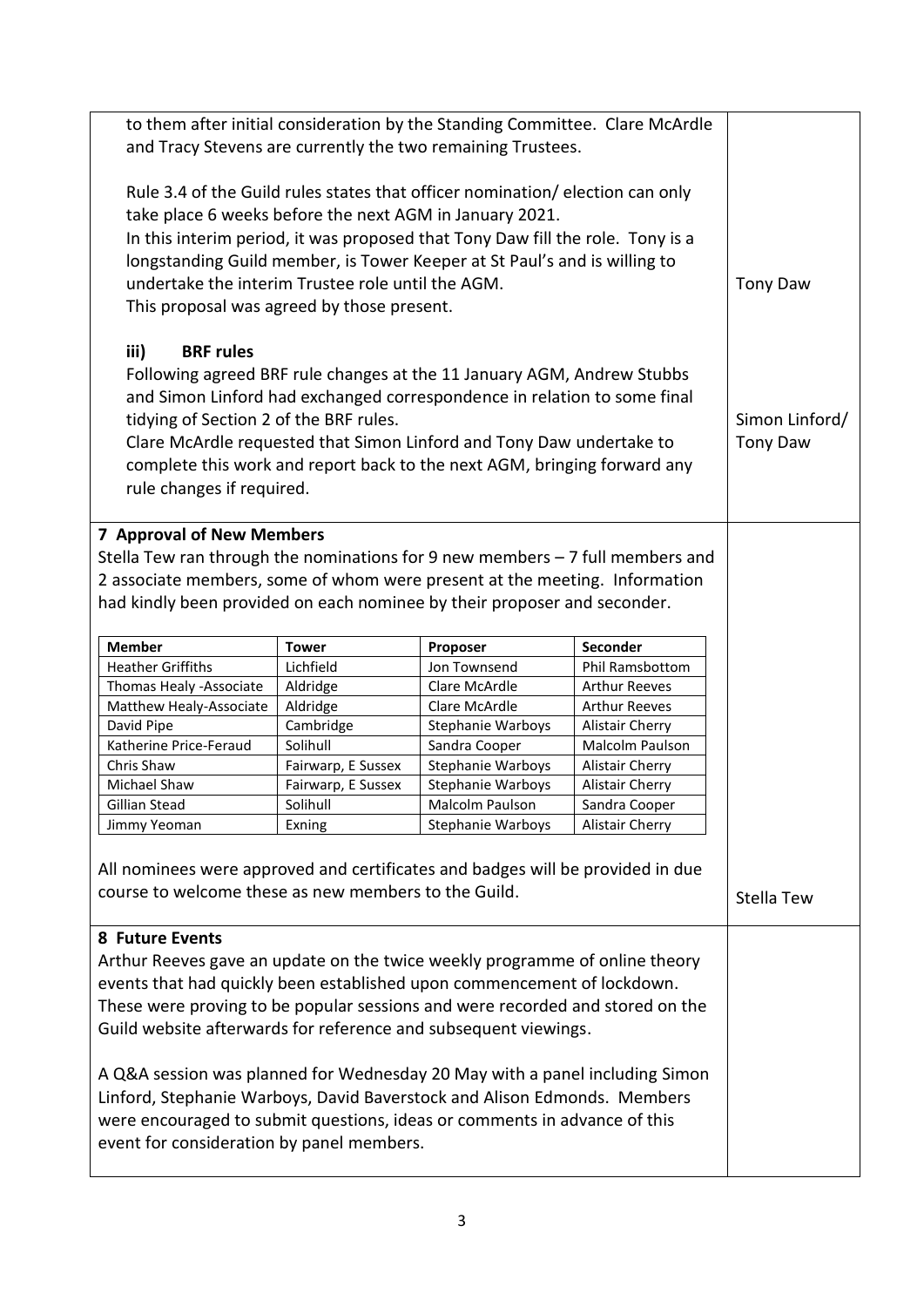| Although the Guild usually holds an annual walking and ringing tour, Arthur<br>reported that thought was being given to a different format for this year, though<br>everyone was encouraged to save 11 July in their diaries. Arthur will be in touch<br>with further information at a later date.                                                                                                                                                                                                                                                                                                                                                                                                                                            | <b>Arthur Reeves</b>            |
|-----------------------------------------------------------------------------------------------------------------------------------------------------------------------------------------------------------------------------------------------------------------------------------------------------------------------------------------------------------------------------------------------------------------------------------------------------------------------------------------------------------------------------------------------------------------------------------------------------------------------------------------------------------------------------------------------------------------------------------------------|---------------------------------|
|                                                                                                                                                                                                                                                                                                                                                                                                                                                                                                                                                                                                                                                                                                                                               |                                 |
| 9 Any Other Business<br><b>Secular Ringing Centre</b><br>i)                                                                                                                                                                                                                                                                                                                                                                                                                                                                                                                                                                                                                                                                                   |                                 |
| Simon Linford reported on work over recent years to explore the potential<br>location for a secular ringing centre in Birmingham. These had included a lock<br>keepers' cottage and Brandwood End Cemetery Chapels, neither of which had<br>yielded positive results, the latter of which was largely due to evening access<br>issues.                                                                                                                                                                                                                                                                                                                                                                                                        |                                 |
| Simon went on to describe the more recent developments through Clare<br>McArdle and Simon engaging with the Leader of BCC and Head of Parks. This<br>had led to an interest in Manor Park Farm, Cadbury Barn on the Bristol Road<br>opposite the Royal Orthopaedic Hospital. The current focus is on exploring the<br>feasibility of setting up a ring of 8 along with dumbbells etc in a house at the<br>front of the site adjacent to the access from Bristol Road (The Lodge). The<br>idea would be to have a contemporary tower on this building visible from<br>Bristol Road. The CEO of the park and site has aspirations to build a barn /<br>community room for local use/ refreshments beside the car park just behind<br>The Lodge. |                                 |
| Further reports will be provided as discussions develop. This initiative would<br>clearly require a large amount of capital/ fundraising to realise the<br>development.                                                                                                                                                                                                                                                                                                                                                                                                                                                                                                                                                                       | Simon Linford/<br>Clare McArdle |
| ii)<br><b>Books</b>                                                                                                                                                                                                                                                                                                                                                                                                                                                                                                                                                                                                                                                                                                                           |                                 |
| Tracy Stevens indicated that the Guild had a stock of books for sale. She<br>would endeavour to list these and post on the website within the next week<br>for sale at discounted prices. In view of the numbers of publications available,<br>she may also pursue sale of these through the CCCBR and/ or the Whiting<br>Society.                                                                                                                                                                                                                                                                                                                                                                                                            | <b>Tracy Stevens</b>            |
| iii)<br><b>Merchandise</b><br>Stephanie Warboys enquired whether merchandise was still available. Clare<br>McArdle indicated that she would check this out with the printer used by the<br>Guild (Printigo, Stirchley) and advise whether they are still operating under<br>lockdown. Further information will be provided to members.                                                                                                                                                                                                                                                                                                                                                                                                        | Clare McArdle                   |
| <b>New Guild Peal Book</b><br>iv)<br>Clare McArdle reported that historically, all peals had been recorded in special<br>peal books with calligraphy and held in the Guild Library. However, the last<br>book was printed and bound 10 years ago. The next Peal Book would<br>therefore be due for production at the end of 2020.                                                                                                                                                                                                                                                                                                                                                                                                             |                                 |